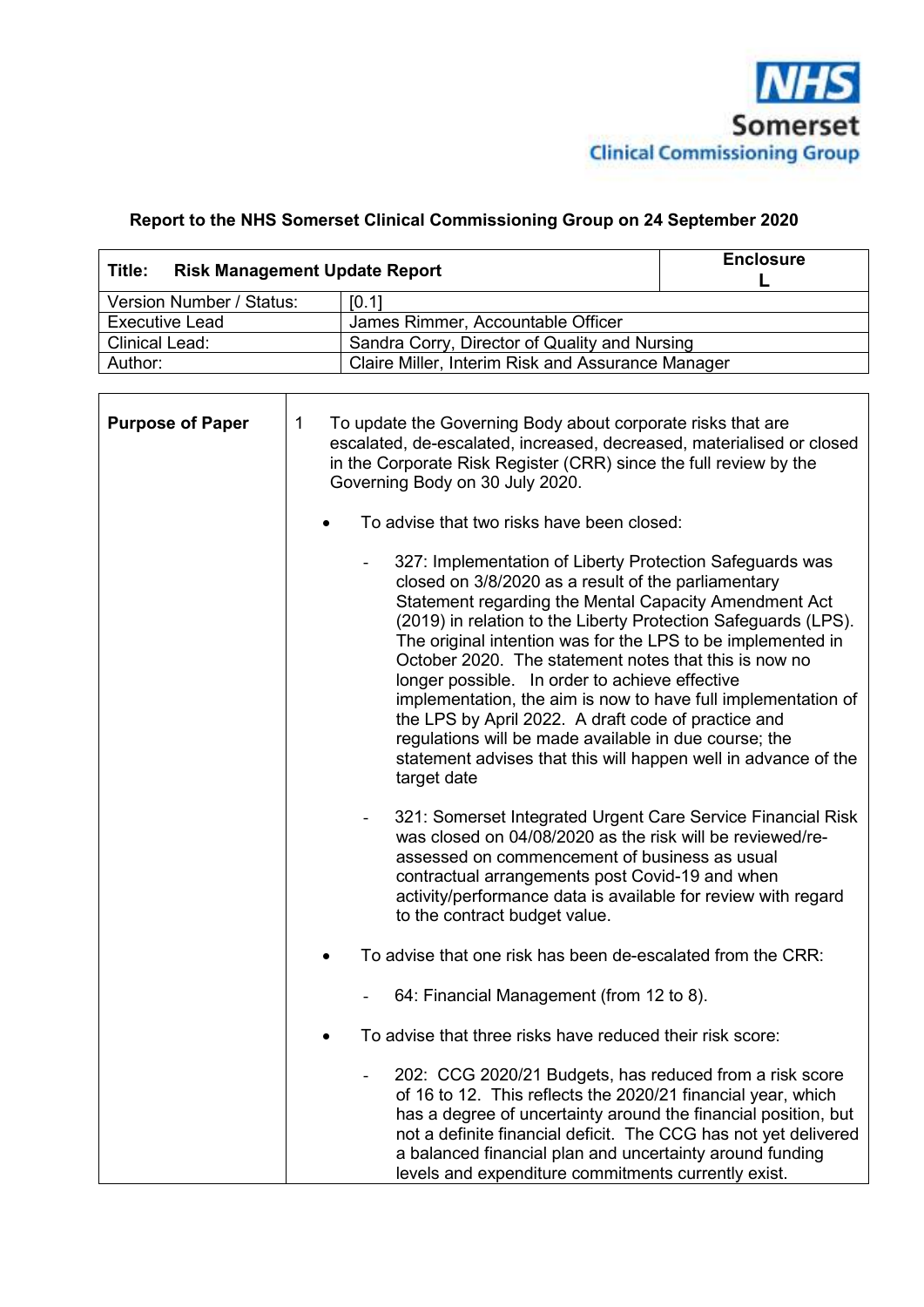## **Somerset CCG: Risk management during the global outbreak of Coronavirus / COVID-19**

|                                                   | 365: Somerset Integrated Urgent Care Service - Added<br>Activity has reduced from a risk score of 15 to 12 as a<br>reduction of likelihood from 5 to 4<br>386 Covid-19: Personal Protection Equipment supply has<br>reduced from a risk score of 16 to 12 from a reduction of<br>likelihood from 4 to 3 due to a reduction of risk hazards.<br>To advise that four risks have been escalated to the CRR:<br>438: Section 117 Aftercare (risk score 15)<br>397: CCG Financial Plan 2020/21 (risk score16)<br>392: No commissioning lead manager for services for Neuro<br>Rehab patients and gaps in service (risk score 15).<br>430: SEND- Compliance to statutory and legal duties (risk<br>score 20).<br>To advise that no risks have increased the current risk score.<br>To advise that six risks have realised:<br>135 Dementia Diagnosis Rates realised on 04/04/2018 (risk<br>score 12)<br>248 Access to CAMHS realised on 01/01/2020 (risk score 12)<br>436 Adoption Medical Advisor Service realised on<br>20/07/2020 (risk score 15)<br>428 COVID Risk of nosocomial transmission realised on<br>23/03/2020 (risk score 15)<br>323 Neuro Paeds realised on 01/05/2019 (risk score 15)<br>438 Section 117 Aftercare realised on 30/07/2020 (risk |  |  |  |  |
|---------------------------------------------------|-----------------------------------------------------------------------------------------------------------------------------------------------------------------------------------------------------------------------------------------------------------------------------------------------------------------------------------------------------------------------------------------------------------------------------------------------------------------------------------------------------------------------------------------------------------------------------------------------------------------------------------------------------------------------------------------------------------------------------------------------------------------------------------------------------------------------------------------------------------------------------------------------------------------------------------------------------------------------------------------------------------------------------------------------------------------------------------------------------------------------------------------------------------------------------------------------------------------------------------------------------------|--|--|--|--|
|                                                   | score 15)<br>2<br>To advise that the next full CRR update will be brought to the<br>Governing Body meeting 26 November 2020.                                                                                                                                                                                                                                                                                                                                                                                                                                                                                                                                                                                                                                                                                                                                                                                                                                                                                                                                                                                                                                                                                                                              |  |  |  |  |
|                                                   |                                                                                                                                                                                                                                                                                                                                                                                                                                                                                                                                                                                                                                                                                                                                                                                                                                                                                                                                                                                                                                                                                                                                                                                                                                                           |  |  |  |  |
| <b>Recommendation</b>                             | To approve the additions and amendments.                                                                                                                                                                                                                                                                                                                                                                                                                                                                                                                                                                                                                                                                                                                                                                                                                                                                                                                                                                                                                                                                                                                                                                                                                  |  |  |  |  |
| <b>Previous GB/</b><br><b>Committee(s), Dates</b> | Full CRR review approved at Clinical Executive Committee (CEC) on 1<br><b>July 2020.</b>                                                                                                                                                                                                                                                                                                                                                                                                                                                                                                                                                                                                                                                                                                                                                                                                                                                                                                                                                                                                                                                                                                                                                                  |  |  |  |  |
|                                                   | Full CRR review presented to the Governing Body on 30 July 2020.                                                                                                                                                                                                                                                                                                                                                                                                                                                                                                                                                                                                                                                                                                                                                                                                                                                                                                                                                                                                                                                                                                                                                                                          |  |  |  |  |

## **Monitoring and Assurance Summary**

| This report links to the | Transform the effectiveness and efficiency of urgent and |
|--------------------------|----------------------------------------------------------|
| following CCG Strategic  | acute care                                               |

┑